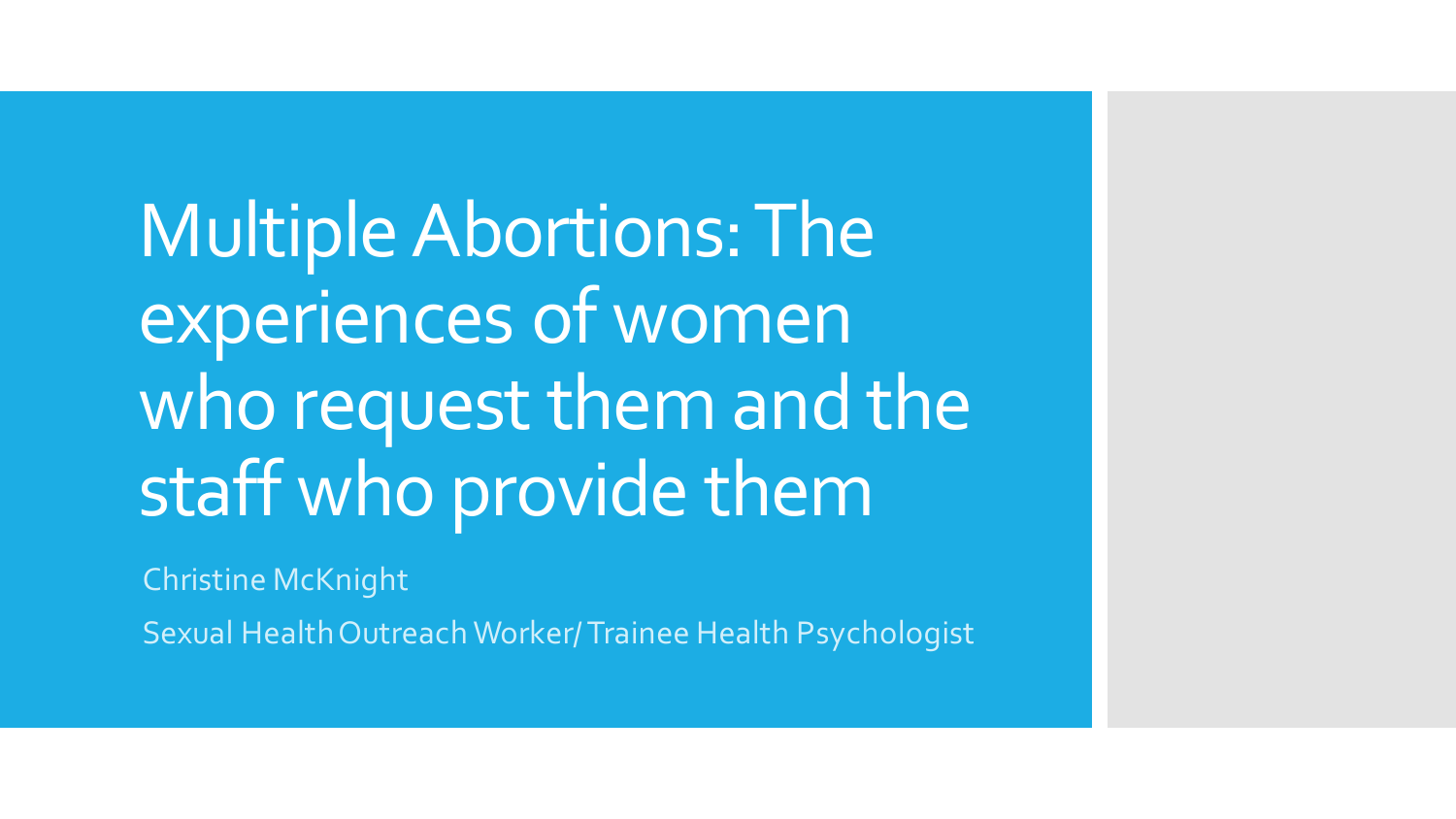## Background

- Between 2007-2017 there was a 7% increase in the number of women requesting repeat abortions
- Previous quantitative research has focussed on what is different about women who request multiple abortions
- And how to get women to uptake and adhere to long acting reversible contraception
- Rather than their personal experiences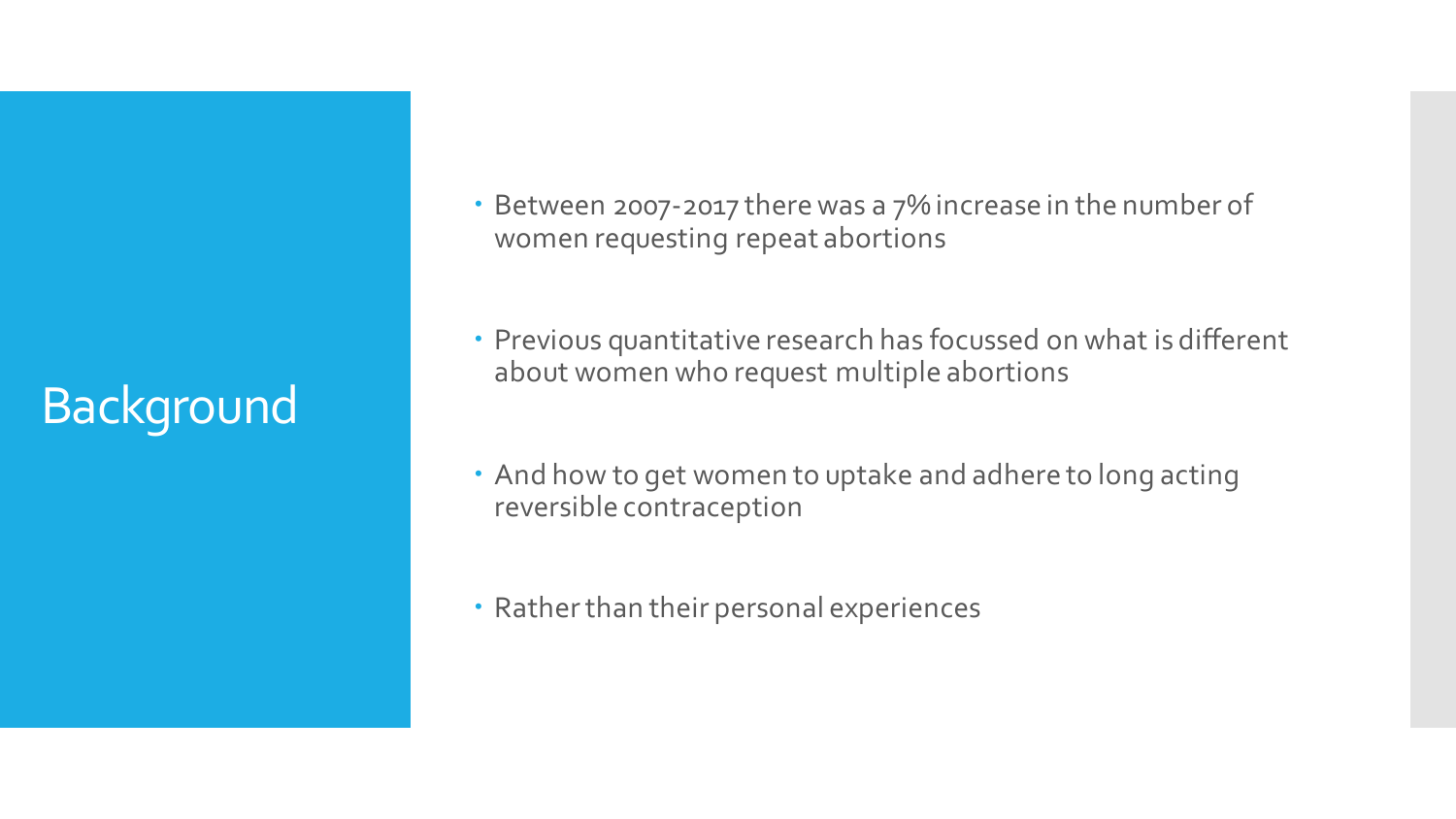# Methodology

- Qualitative semi structured interviews
- 10 women who have had multiple abortions
- 12 semi structured interviews with staff who work in an abortion service
- All interviews were transcribed verbatim
- Interviews were analysed using thematic analysis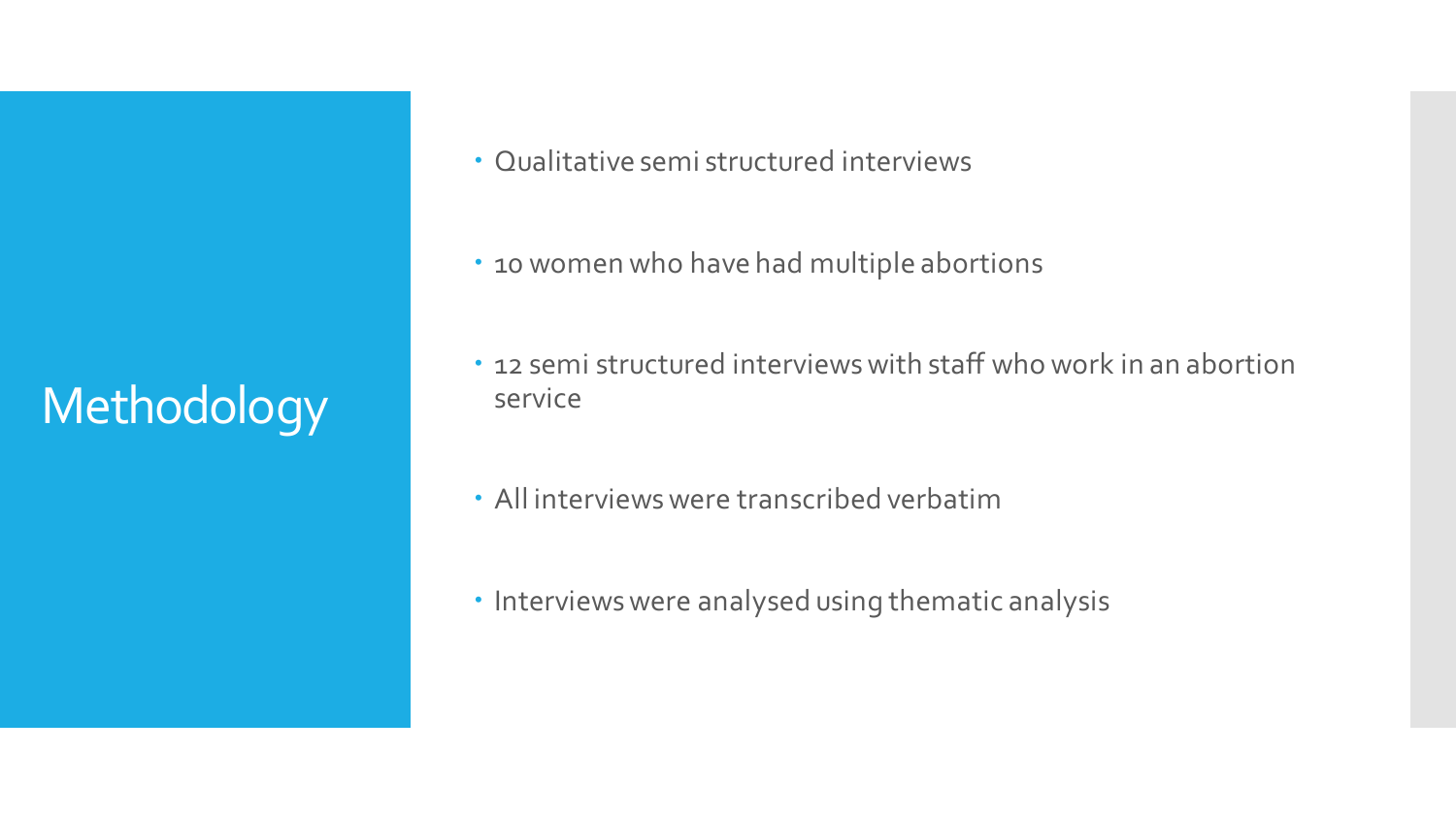The sociopolitical experiences of stigma

 "If you've decided to have that procedure and its all legal and above board then why do you need two people to sign it why but them doctors don't even know me from Adam, well I don't need your permission to do that I don't need my husbands permission" (Naomi, 32: 3 abortions)

 "Yeah there is a stigma around the word abortion isn't there? I think like when you say termination it could be for medical reasons but abortion things are associated with it like you're just being selfish" (Jennifer, 24: 2 abortions)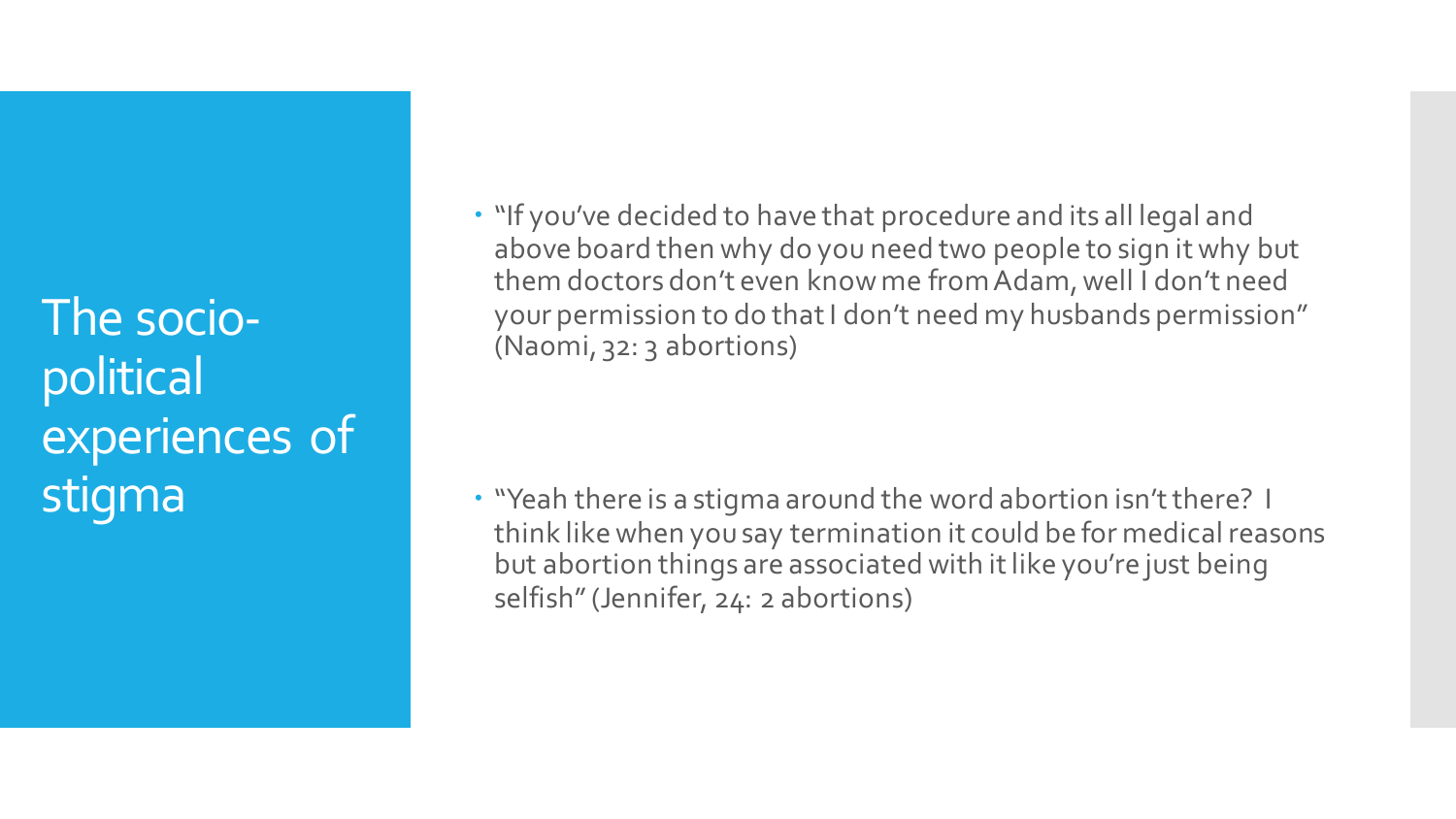The sociopolitical experiences of stigma

 "So, I think that there is a big stigma on how many you have done and I think you do get treated differently and you do get looked down you nose at, to be honest" (Angela 31: 7 abortions)

 "I'm not sure I want to leave medicine known as an abortionist ((laughs)) hanging up my bullet proof vest ((laughs))" (Vanessa Consultant)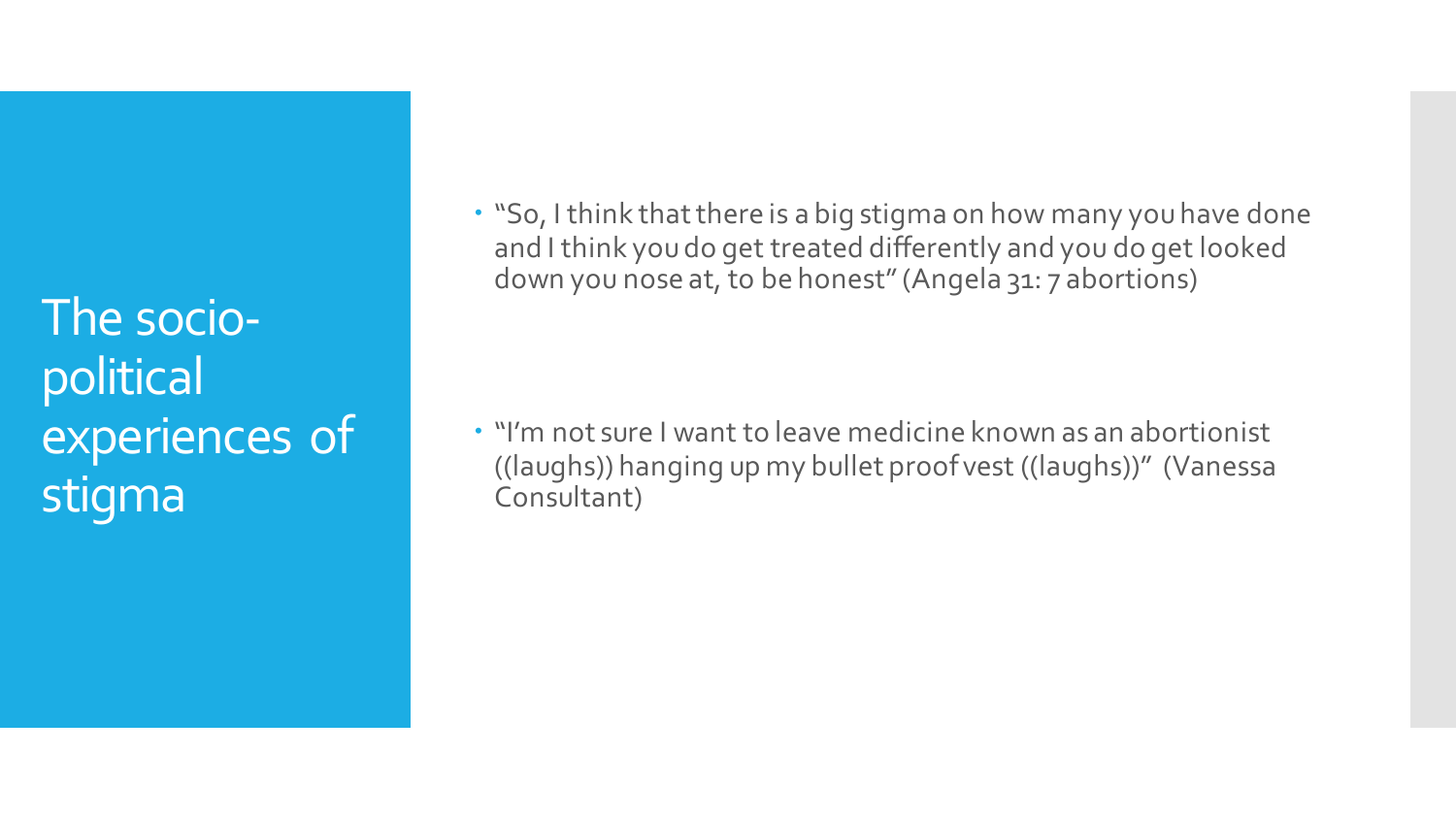## **Coping**

 "Erm erm I wouldn't even say I don't know I wouldn't even say relief but it was just it was how I I suppose how I dealt with it. Very matter of fact and that is that now and that is done and that's probably how I tend to deal with a lot of things anyway. So, I was like yep that's that then, now I can move on" (Mandy 32: 2 abortions)

 "She didn't disclose the three she'd had she disclosed one and then when she was prompted afterwards she was 'oh yeah they were miscarriages' and when we explored that a little bit further she admitted that's how she liked to think of it that was a coping mechanism for her so that's how she coped and that was ok" (Nicola Counsellor)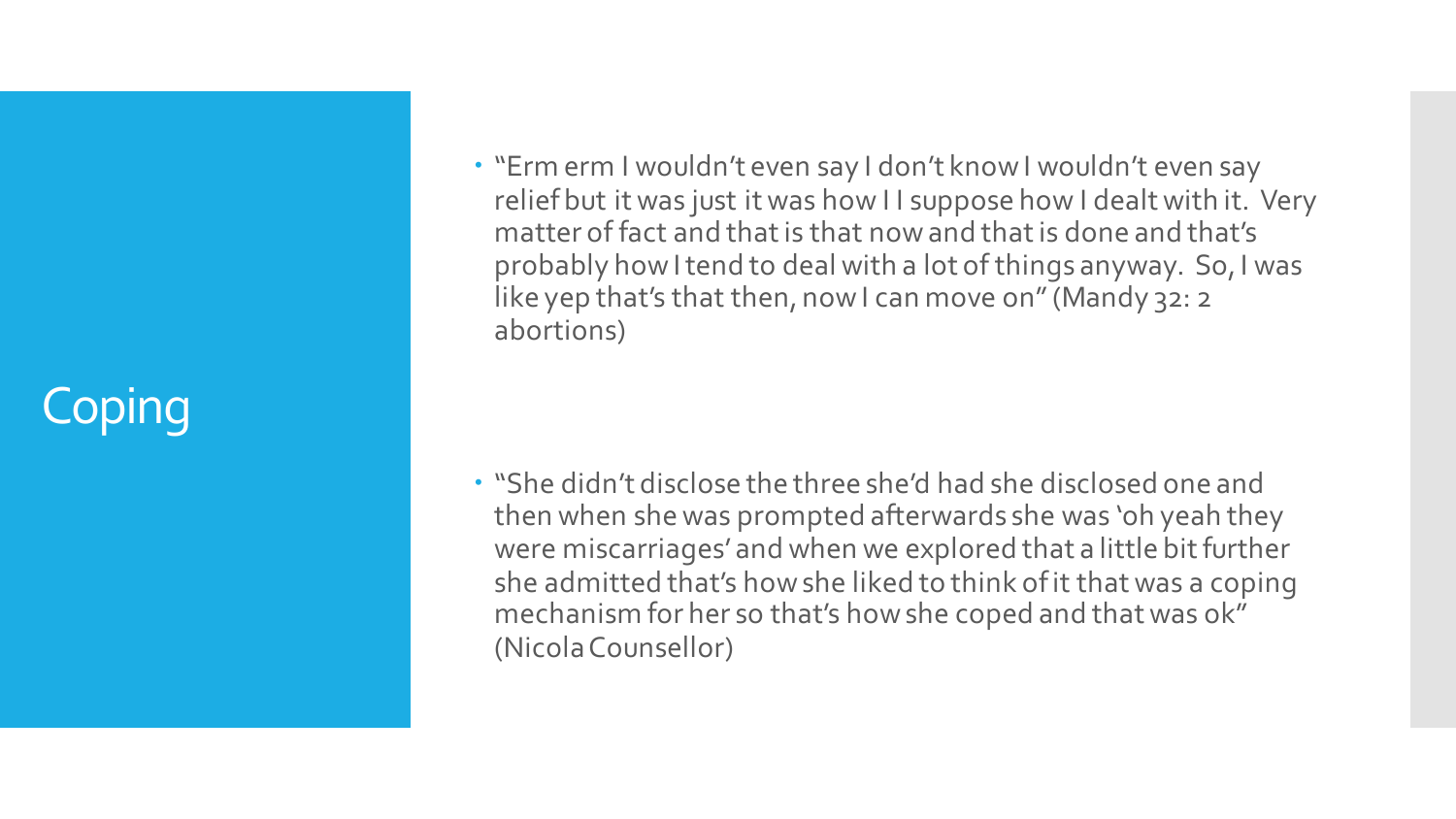### **Perfect Contraception**

 "I tried the needle but I had it cos I was under anaesthetic but if it agreed with me cos I do have reactions to everything but if it agreed with me I would just have to suck it up and get it done every 12 weeks but it didn't I think I bleed for 6 months on and off" (Rebecca 22: 3 abortions)

 "Your talking to them about contraception and they're very negative about contraception 'oh I've tried everything nothing works' 'I tried a coil and it fell out' 'no no I don't like the idea of that' they're very they've put up the wall already erm . . ." (Karen Nurse)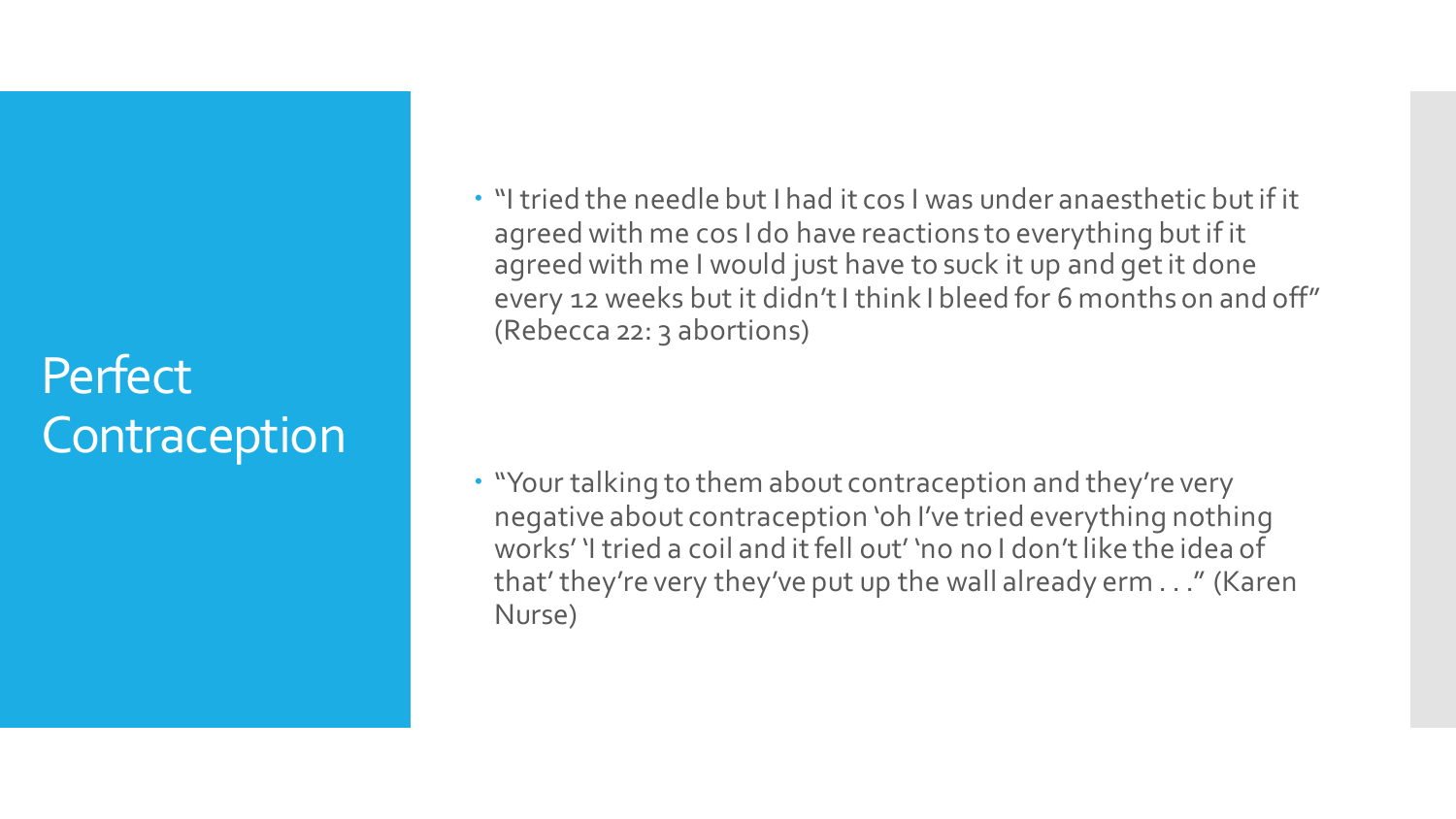### Conclusions

- Abortion is a stigmatised medical procedure for both women and the staff who provide them
- Women and staff use a variety of mechanisms to reduce that stigma some of which may fail to address ongoing problems with contraception
- However, women who return for multiple abortions are diverse and so are their experiences, procedural and service issues may need to re-examine implicit attitudes to abortion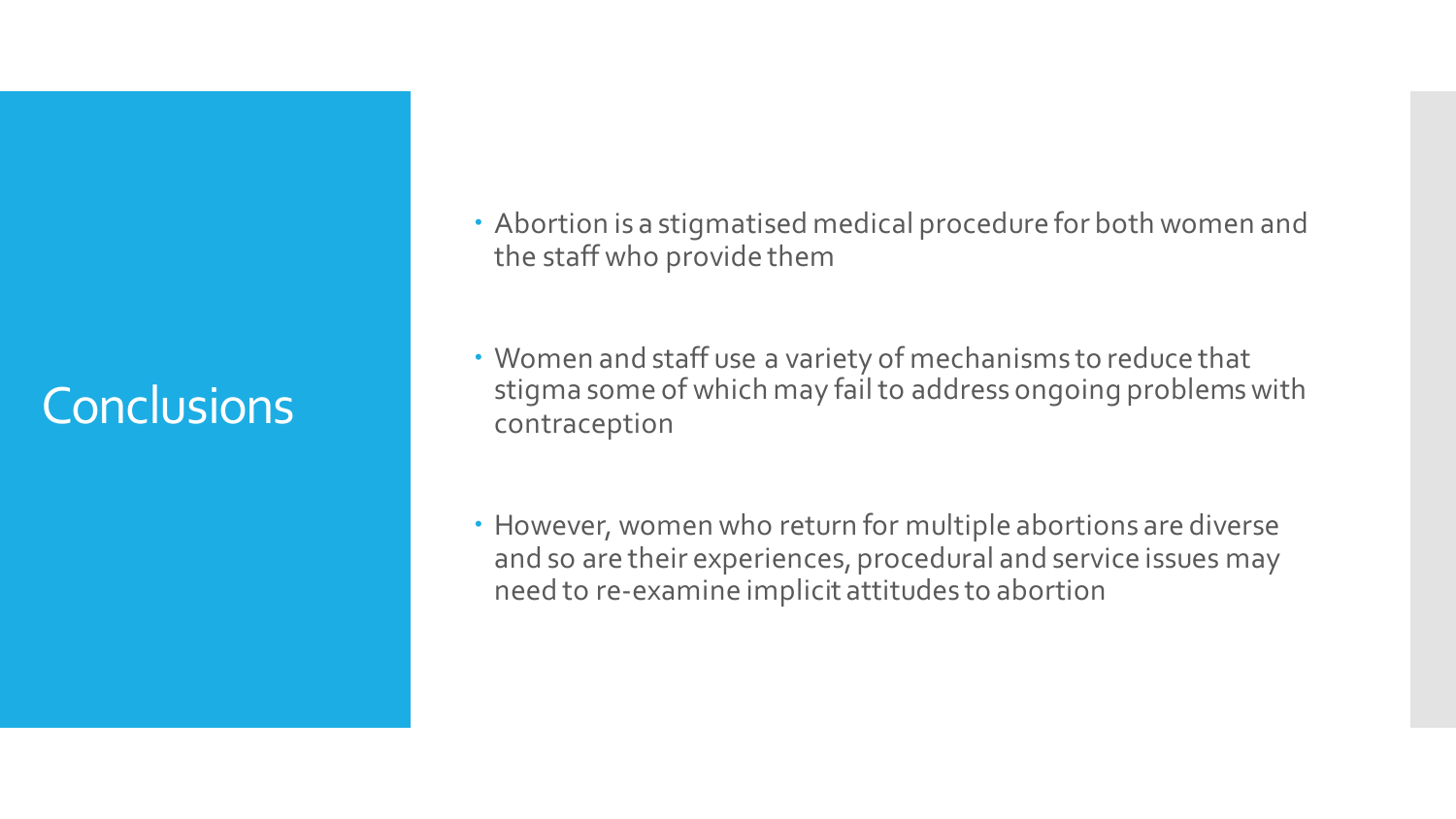Future **Initiatives** 

- Reporting mechanisms
- Taking misoprostol at home
- Public patient empowerment research
- Avoidance coping style and its links to uptake & adherence to contraception
- Reducing staff stigma and stress through clinical supervision